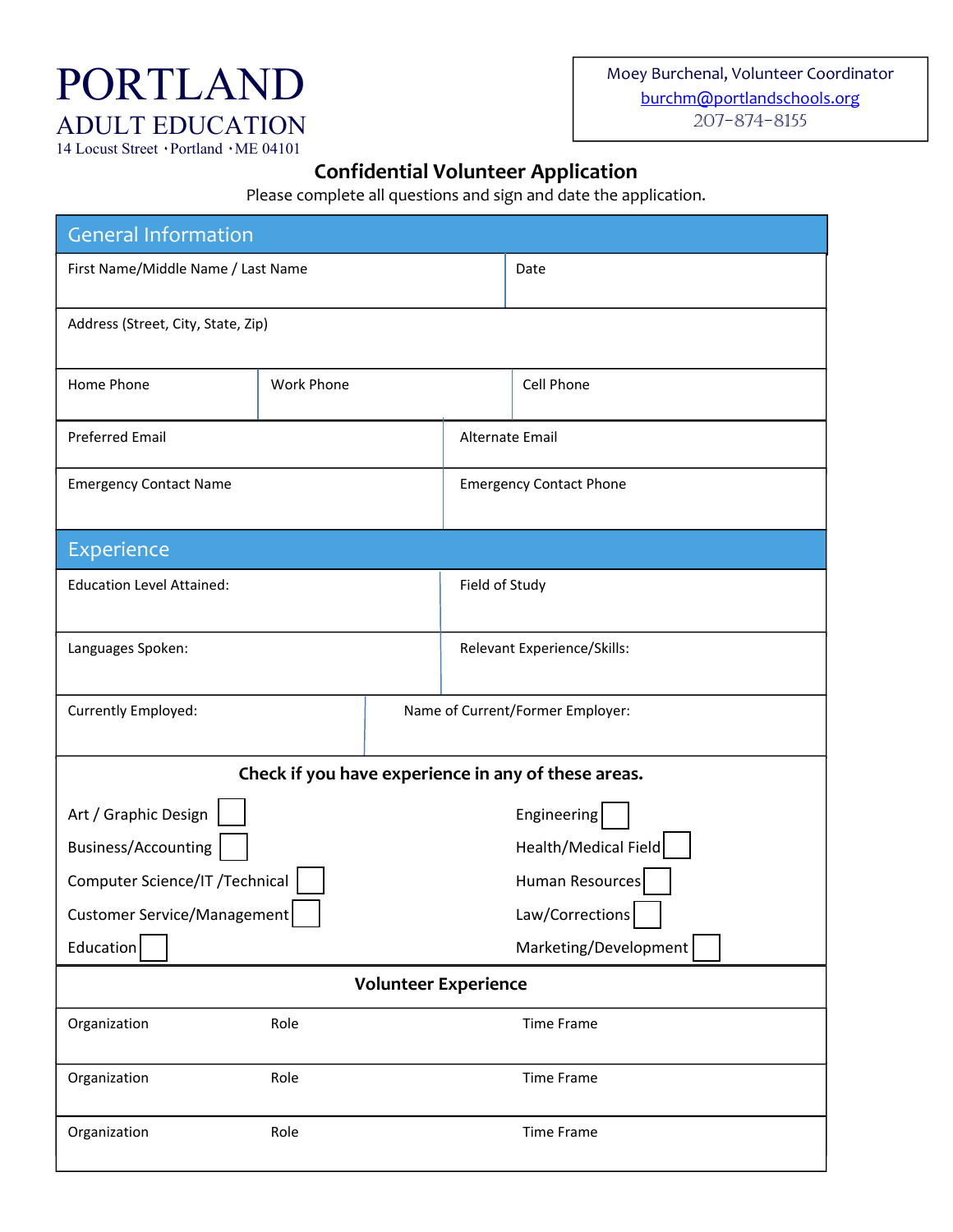| <b>Volunteer Preferences</b>                                                                                                                                                                                                                                                     |                                                              |              |                         |                  |                  |  |
|----------------------------------------------------------------------------------------------------------------------------------------------------------------------------------------------------------------------------------------------------------------------------------|--------------------------------------------------------------|--------------|-------------------------|------------------|------------------|--|
| Volunteer Type:                                                                                                                                                                                                                                                                  | Classroom Aide                                               | Computer Lab |                         | Office Assistant | Tutor            |  |
|                                                                                                                                                                                                                                                                                  | Specific preferences for student: (age, gender, language):   |              |                         |                  |                  |  |
| Preferred Tutoring Location:                                                                                                                                                                                                                                                     |                                                              | PAE          | Portland Public Library |                  | Riverton         |  |
| Subject Areas of Interest:                                                                                                                                                                                                                                                       |                                                              |              |                         |                  |                  |  |
| <b>ESOL Conversation</b><br><b>Basic Reading &amp; Writing</b><br><b>ESOL Beginning</b><br>College Prep Reading & Writing<br>ESOL Intermediate / Advanced<br><b>Basic Math</b><br>Workforce Development<br>Algebra<br>Citizenship<br>US History<br>Other:<br>Science<br>Computer |                                                              |              |                         |                  |                  |  |
|                                                                                                                                                                                                                                                                                  | Available Hours for Volunteering (Check all times available) |              |                         |                  |                  |  |
|                                                                                                                                                                                                                                                                                  | Mornings                                                     |              | Afternoon               |                  | Evenings         |  |
| Monday                                                                                                                                                                                                                                                                           | $8 - 9$ am                                                   |              | 11:30-2 pm              |                  | 4-6 pm           |  |
|                                                                                                                                                                                                                                                                                  | 9-11:30 am                                                   |              | $2-4$ pm                |                  | 6-8 pm           |  |
| Tuesday                                                                                                                                                                                                                                                                          | $8 - 9$ am                                                   |              | 11:30-2 pm              |                  | 4-6 pm           |  |
|                                                                                                                                                                                                                                                                                  | 9-11:30 am                                                   |              | $2-4$ pm                |                  | 6-8 pm           |  |
| Wednesday                                                                                                                                                                                                                                                                        | $8 - 9$ am<br>9-11:30 am                                     |              | 11:30-2 pm<br>$2-4$ pm  |                  | 4-6 pm<br>6-8 pm |  |
|                                                                                                                                                                                                                                                                                  |                                                              |              |                         |                  |                  |  |
| Thursday                                                                                                                                                                                                                                                                         | $8 - 9$ am                                                   |              | 11:30-2 pm              |                  | $4-6$ pm         |  |
|                                                                                                                                                                                                                                                                                  | 9-11:30 am                                                   |              | $2-4$ pm                |                  | 6-8 pm           |  |
| Friday                                                                                                                                                                                                                                                                           | $8 - 9$ am                                                   |              | 11:30-2 pm              |                  | 4-6 pm           |  |
|                                                                                                                                                                                                                                                                                  | 9-11:30 am                                                   |              | $2-4$ pm                |                  | 6-8 pm           |  |

Please add me to the mailing list for Friends of Portland Adult Education (FPAE), a non- profit organization dedicated to supporting Portland Adult Education. Yes  $\Box$  No $\Box$ supporting Portland Adult Education. Yes

| References (Please provide at least two references personal or professional. (No relatives) |                        |                      |  |
|---------------------------------------------------------------------------------------------|------------------------|----------------------|--|
| Name                                                                                        | Nature of Relationship | Email & Phone Number |  |
| Name                                                                                        | Nature of Relationship | Email & Phone Number |  |
| Name                                                                                        | Nature of Relationship | Email & Phone Number |  |